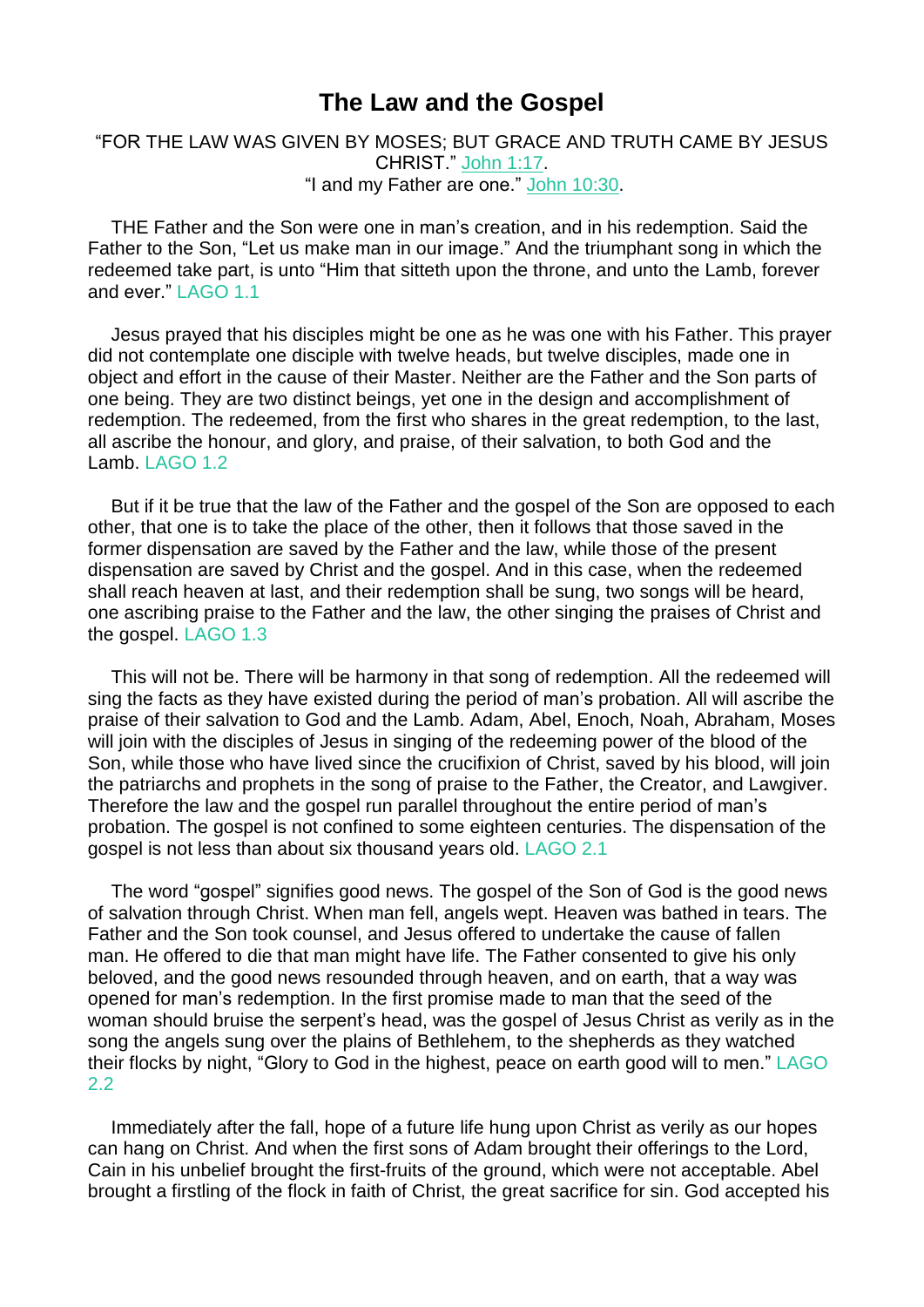offering. Through the blood of that firstling, Abel saw the blood of Jesus Christ. He looked forward to Christ, and made his offering in the faith and hope of the gospel, and through it saw the great sacrifice for sin, as truly as we see the bleeding Lamb as we look back to Calvary, through the broken bread and the fruit of the vine. Through these emblems we see Christ crucified. Abel saw the same through the dying lamb which he offered. Do we hang our hopes in faith upon Christ? So did Abel. Are we Christians by virtue of living faith in Christ? So was Abel. LAGO 3.1

Abraham had the gospel of the Son of God. The apostle says that the Scripture, foreseeing that God would justify the heathen through faith, preached before the gospel unto Abraham. [Galatians](https://m.egwwritings.org/en/book/1965.59365#59365) 3:8. LAGO 3.2

Paul testifies of the Israelites in the wilderness, that they "were all baptized unto Moses in the cloud and in the sea; and did all eat the same spiritual meat, and did all drink the same spiritual drink; for they drank of that spiritual Rock that followed them, and that Rock was Christ." 1 [Corinthians](https://m.egwwritings.org/en/book/1965.58259#58259) 10:2-4. The gospel was preached to the children of Israel in the wilderness. The apostle says, "Unto us was the gospel preached, as well as unto them; but the word preached did not profit them, not being mixed with faith in them that heard it" [Hebrews](https://m.egwwritings.org/en/book/1965.61230#61230) 4:2. LAGO 4.1

Moses and the believing Jews had the faith and hope of the gospel. Through the blood of the sacrificial offerings, they saw Christ, and by faith embraced him. Their hope of the future life was not in the law, but in Christ. LAGO 4.2

"The law," says Paul, "having a shadow of good things to come." The typical system is but the shadow. The good things, of which Christ as a sacrifice and mediator is the centre, are the body that casts its shadow back into the Jewish age. The bleeding sacrifices of the legal system were but the shadow. Christ, bleeding on the cross, was the great reality. Every bleeding sacrifice offered by the Jews, understandingly, and in faith, was as acceptable in the sight of Heaven as what Christians may do in showing their faith in the sufferings, death, and resurrection of Christ, by baptism and the Lord's Supper. The one was done in the faith and hope of redemption through the blood of the Son of God, as verily as the other may be. The gospel dispensation, which is the dispensation of the good news or redemption, through Christ, has been six thousand years long. LAGO 4.3

The dispensation of the law of God is longer than that of the gospel. It commenced before the fall, or there could not have been in the justice of God any such thing as the fall. It existed as early as there were created intelligences subject to the government of the Creator. It covers all time, and extends to the future, running parallel with the eternity of God's moral government. Angels fell, therefore were on probation. They, being on probation, were consequently amenable to law. In the absence of law they could not be on probation, therefore could not fall. The same may be said of Adam and Eve in Eden. LAGO 5.1

The reign of sin runs parallel with the reign of death, from Adam until sin and sinners shall cease to be. And parallel with these, stretching through all dispensations, there has been the knowledge of the principles of the ten commandments, consequently a knowledge of sin. LAGO 5.2

The means of this knowledge has been the law of God. "By the law," says the apostle, "is the knowledge of sin." [Romans](https://m.egwwritings.org/en/book/1965.57119#57119) 3:20. "I had not known sin but by the law." [Chap.](https://m.egwwritings.org/en/book/1965.57297#57297) 7:7.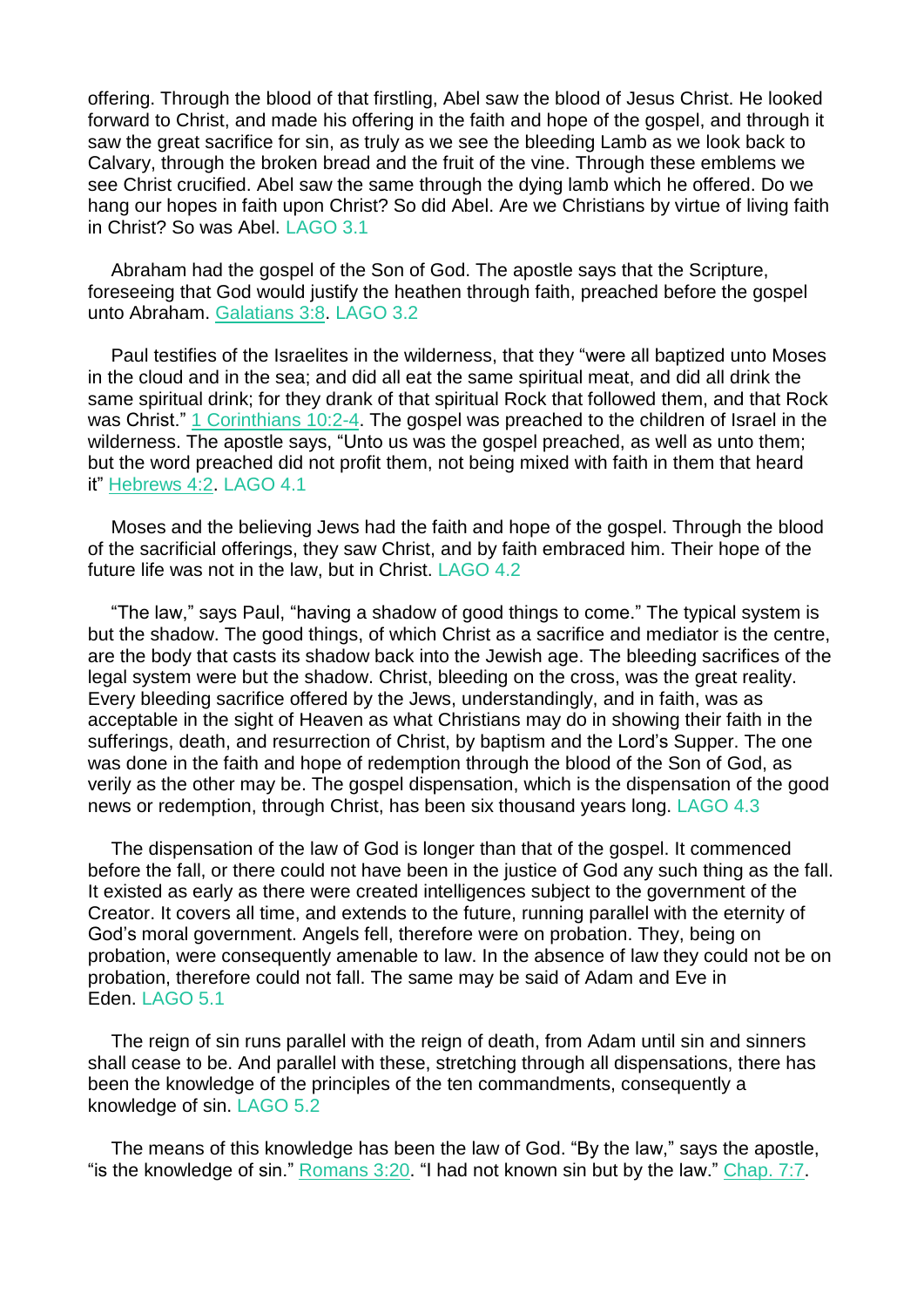As proof that this knowledge did exist immediately after the fall, see [Genesis](https://m.egwwritings.org/en/book/1965.180#180) 4:7, 23, [24;](https://m.egwwritings.org/en/book/1965.180#180) [6:5,](https://m.egwwritings.org/en/book/1965.294#294) 11, 12. LAGO 5.3

Also, Noah was righteous before God. [Cap.](https://m.egwwritings.org/en/book/1965.53708#53708) 7:1. He was a preacher of righteousness. [2](https://m.egwwritings.org/en/book/1965.62232#62232) [Peter](https://m.egwwritings.org/en/book/1965.62232#62232) 2:5. By his preaching right-doing, reproving the sin of the people of his time, he condemned the world. [Hebrews](https://m.egwwritings.org/en/book/1965.61563#61563) 11:7. The men of Sodom and Gomorrah were great sinners, excepting one man. Abraham interceded, saying, "Wilt thou also destroy the righteous with the wicked?" [Genesis](https://m.egwwritings.org/en/book/1965.679#679) 13:13; [18:20,](https://m.egwwritings.org/en/book/1965.910#910) 23, 25; [19:7.](https://m.egwwritings.org/en/book/1965.951#951) The blessing of God came upon Abraham, because he obeyed his voice and kept his commandments. [Genesis](https://m.egwwritings.org/en/book/1965.1424#1424) 26:5. Those who refused obedience, experienced his wrath for their transgressions. The cities of the plain were condemned for their unlawful deeds. 2 Peter [2:6-8.](https://m.egwwritings.org/en/book/1965.62234#62234) LAGO 6.1

The foregoing positions relative to the law of God would meet with but little opposition were it not for the Sabbath of the fourth commandment. The proper observance of the Bible Sabbath is not only crossing, but with many inconvenient, and not favourable to the successful prosecution of their worldly plans. The fearful and unbelieving shun its claims, brand it as a Jewish institution, and frequently assert that it was unknown to men until the Sabbath law was proclaimed from Sinai. Sacred history, however, proves this statement to be false. It is true that Sabbath-keeping is not mentioned in the book of Genesis. But this does not prove that it did not exist during the long period covered by that brief record. The facts connected with the giving of the manna show that the Israelites understood the obligations of the Sabbath that some of the people violated them, and were reproved by Jehovah, thirty days before they saw Mount Sinai. See Exodus [16:22-30.](https://m.egwwritings.org/en/book/1965.4009#4009) LAGO 6.2

We now come to the New Testament. The first four chapters of Matthew are devoted to a sketch of the genealogy of Christ, Joseph, and Mary, the birth of Jesus, Herod slaying the children of Bethlehem, John the Baptist, the temptation of Christ, and his entering upon his public ministry. The fifth chapter opens with his inaugural address. This was his first sermon. In this memorable sermon upon the mount, Christ warns his disciples against a terrible heresy that would soon press its way into the church. LAGO 7.1

The Jews boasted of God, of Abraham, and of the law, but despised and rejected Jesus. The great facts connected with his resurrection were soon to be so convincing that many would believe. And as the Jews were to reject and crucify the Son, while boasting in the law, Christians would run to the opposite and equally fatal heresy of trampling upon the authority of the Father, and despising his law, while receiving Christ and glorying in the gospel. It has ever been Satan's object to separate in the faith of the church the Father and the Son. With the Jews was the cry, The Father, Abraham, the law; but away with Jesus and his gospel. With Christians the cry was to arise, Christ, the cross, the gospel; but away with the law of the Father. To meet this heresy, erelong to arise in the Christian church, the Master, in his first recorded sermon, spoke pointedly. Listen to his appeal to his disciples in the presence of the assembled multitudes:— LAGO 7.2

"Think not that I am come to destroy the law, or the prophets; I am not come to destroy, but to fulfil. For verily I say unto you, Till heaven and earth pass, one jot or tittle shall in no wise pass from the law till all be fulfilled. Whosoever therefore shall break one of these least commandments, and shall teach men so, he shall be called the least in the kingdom of heaven; but whosoever shall do and teach them, the same shall be called great in the kingdom of heaven." LAGO 8.1

These words of warning from our Lord fully meet the case. They need no comment. The history of the church, showing how loosely great and apparently good men have held the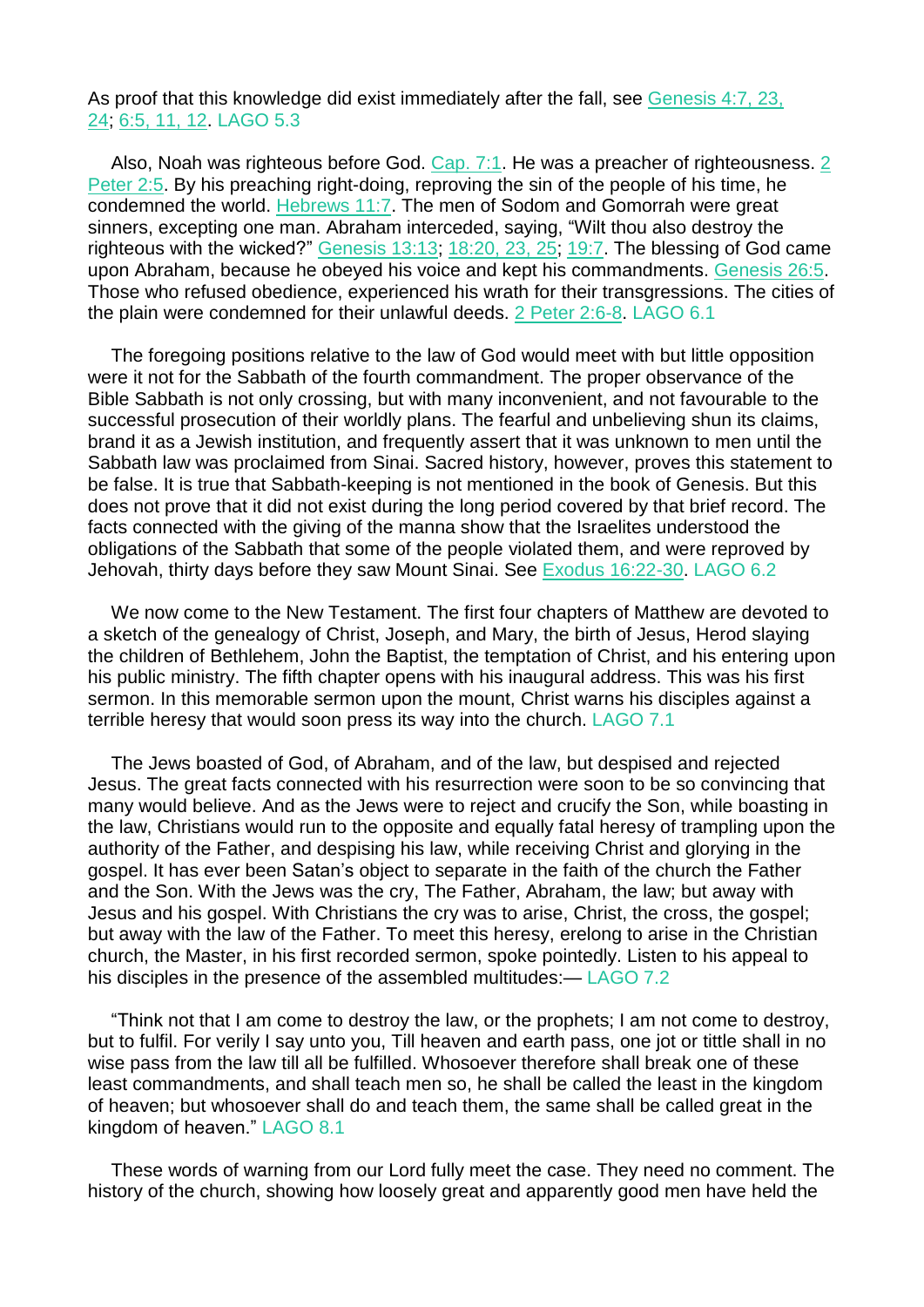law of God, and the present closing controversy respecting it, give them special force. LAGO 8.2

Jesus did not come to legislate. In no case did he intimate that he would give a new law to take the place of that of his Father. Speaking of the Son, the Father says, "He shall speak unto them all that I shall command him." [Deuteronomy](https://m.egwwritings.org/en/book/1965.10983#10983) 18:18. "Jesus answered them and said, My doctrine is not mine, but his that sent me." [John](https://m.egwwritings.org/en/book/1965.53738#53738) 7:16. "I do nothing of myself, but as my Father hath taught me I speak these things." [Chap.](https://m.egwwritings.org/en/book/1965.53869#53869) 8:28. "The word which ye hear is not mine, but the Father's which sent me." [Chap.](https://m.egwwritings.org/en/book/1965.10803#10803) 14:24. LAGO 8.3

We will now consider the important question of the great apostle to the Gentiles, relative to the law of God and the faith of Jesus: "Do we then make void the law through faith?" [Romans](https://m.egwwritings.org/en/book/1965.57141#57141) 3:31. This question points directly to the true issue between us and the men of this day who teach that the gospel of the Son makes void the law of the Father. Paul decides the question in these emphatic words: "God forbid: yea, we establish the law." LAGO 8.4

The gospel is a necessity in consequence of law transgressed. Where there is no law there is no transgression, no sin, no need of the blood of Christ, no need of the gospel. But the gospel teaches that Christ died for sinners, on account of their sins. Sin is the transgression of the law. He came, therefore, as the great sacrifice for those who transgress the law. The gospel presents him to the sinner as the bleeding sacrifice for the sins of those who transgress the law. This fact establishes the existence of the law of God. Remove the law and we have no further need of Christ and his gospel. LAGO 9.1

In the gospel arrangement for the salvation of man, there are three parties concerned: The Lawgiver, the Advocate, and the sinner. The words of the apostle are to the point: "If any man sin we have an advocate with the Father, Jesus Christ the righteous" 1 [John](https://m.egwwritings.org/en/book/1965.62328#62328) 2:1. Sin is the transgression of the law of the Father; hence the sinner offends the Father, is in trouble with the Father, and needs Jesus to plead his cause with the Father. But if the Father's law has been abolished, and Christ sustains to the sinner the relation of lawgiver, who is his advocate? "Mother Mary," or some other one of the multitude of canonized saints, will answer for the Papist; but what will the Protestant do in his case? If he urges that Christ, and not the Father, is the lawgiver, and that in the present dispensation sin is the transgression of the law of Jesus Christ, then I press him to tell me who the sinner's advocate is. And I ask him to harmonize his position with the words of the beloved John, "If any man sin, we have an advocate with the Father, Jesus Christ the righteous." LAGO 9.2

Paul addresses the elders of the church at Miletus, relative to the fundamental principles of the plan of salvation, thus: "I have kept back nothing that was profitable to you, but have showed you and taught you publicly, and from house to house, testifying both to the Jews and also to the Greeks, repentance toward God, and faith toward our Lord Jesus Christ." Acts [20:20,](https://m.egwwritings.org/en/book/1965.56377#56377) 21. The apostle here has set before the men of the present dispensation two distinct duties: First, the exercise of repentance toward God, for his law is binding upon them, and it is his law that they have transgressed. Second, the exercise of faith toward Christ as the great sacrifice for their sins, and their advocate with the Father. LAGO 10.1

These are both indispensable. Paul presented both. He kept back nothing pertaining to the plan of salvation that was profitable. LAGO 10.2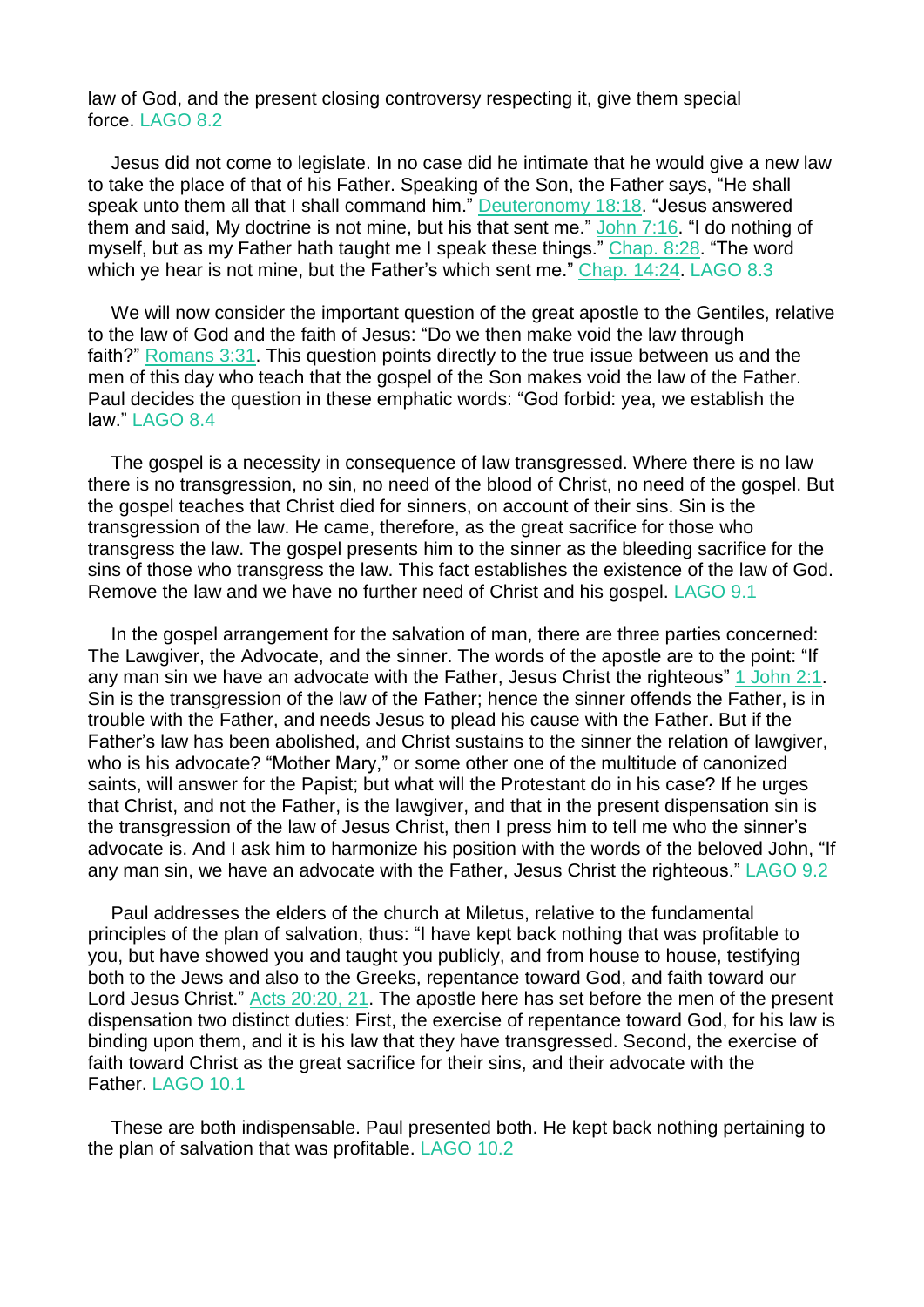The closing words of the third angel point directly to a body of Christian commandmentkeepers. "Here are they that keep the commandments of God, and the faith of Jesus." [Revelation](https://m.egwwritings.org/en/book/1965.63126#63126) 14:12. The Jew takes no stock in this text, because he sees in it the despised Jesus of Nazareth. Many professed Christians find it as objectionable as the Jew, for the reason that they find in it the equally-despised commandments of God. But said the adorable Jesus. "I and my Father are one." So the law of the Father and the gospel of the Son pass through all dispensations of man's fallen state, in perfect harmony. Would God that both the blind Jew and the blind Christian might see this, and embrace the whole truth, instead of each a part, might keep the commandments of God and the faith of Jesus, and be saved. LAGO 10.3

But here let it be distinctly understood that there is no salvation in the law. There is no redeeming quality in law. Redemption is through the blood of Christ. The sinner may cease to break the commandments of God, and strive with all his power to keep them; but this will not atone for his sins, and redeem him from his present condition in consequence of past transgression. LAGO 11.1

Notwithstanding all his efforts to keep the law of God, he must be lost without faith in the atoning blood of Jesus. And this was as true in the time of Adam, of Abel, Enoch, Noah, Abraham, Moses and the Jews, as since Jesus died upon the cross. No man can be saved without Christ. LAGO 11.2

On the other hand, faith in Jesus Christ, while refusing obedience to the law of the Father is presumption. An effort to obtain friendship with the Son, while living in rebellion against the Father, is Heaven-daring. No greater insult can be offered to either the Father or the Son. What! separate the Father and the Son, by trampling on the authority of the one, and making a friend of the other? "I and my Father are one." The Jew insults the Father, in his rejection of the Son; and the Christian flings in the face of the Heaven equal insult, in all his acts of worship in which he vainly thinks to make Jesus his friend while, with light upon the subject, he breaks the commandments of God. LAGO 11.3

I briefly call attention to three grand events which have taken place in connection with the sad history of fallen man, either one of which is sufficient to establish the perpetuity of the law of God. LAGO 12.1

First, the fall with all its terrible consequences. If the law of God was of such a nature that it could, in any particular be changed at any time, it would have been thus changed before Adam and Eve left Eden. If the plan of God's moral government could be changed, it would then have been changed, so as to set them free, and save the tide of human wretchedness and agony which has followed. But no; it could not be changed. The curse must fall on man, and upon the earth for man's sake; and the blight and mildew of sin must follow everywhere, and hang upon creation like a pall of death. Why? Because God's law that had been transgressed could not be changed — could not be abolished. Every fading flower and falling leaf, since man left Eden, has proclaimed the law of God changeless. This has been the result of sin. It is the result of the terrible fall. And this has all come about because of the transgression of that law which is as changeless as the throne of Heaven. If that law could ever be changed in any particular it would have been changed when there were but two fallen beings, in such a way as to free them from the sentence of death, and raise them from their degradation, and the race from continued sin, crime and woe. LAGO 12.2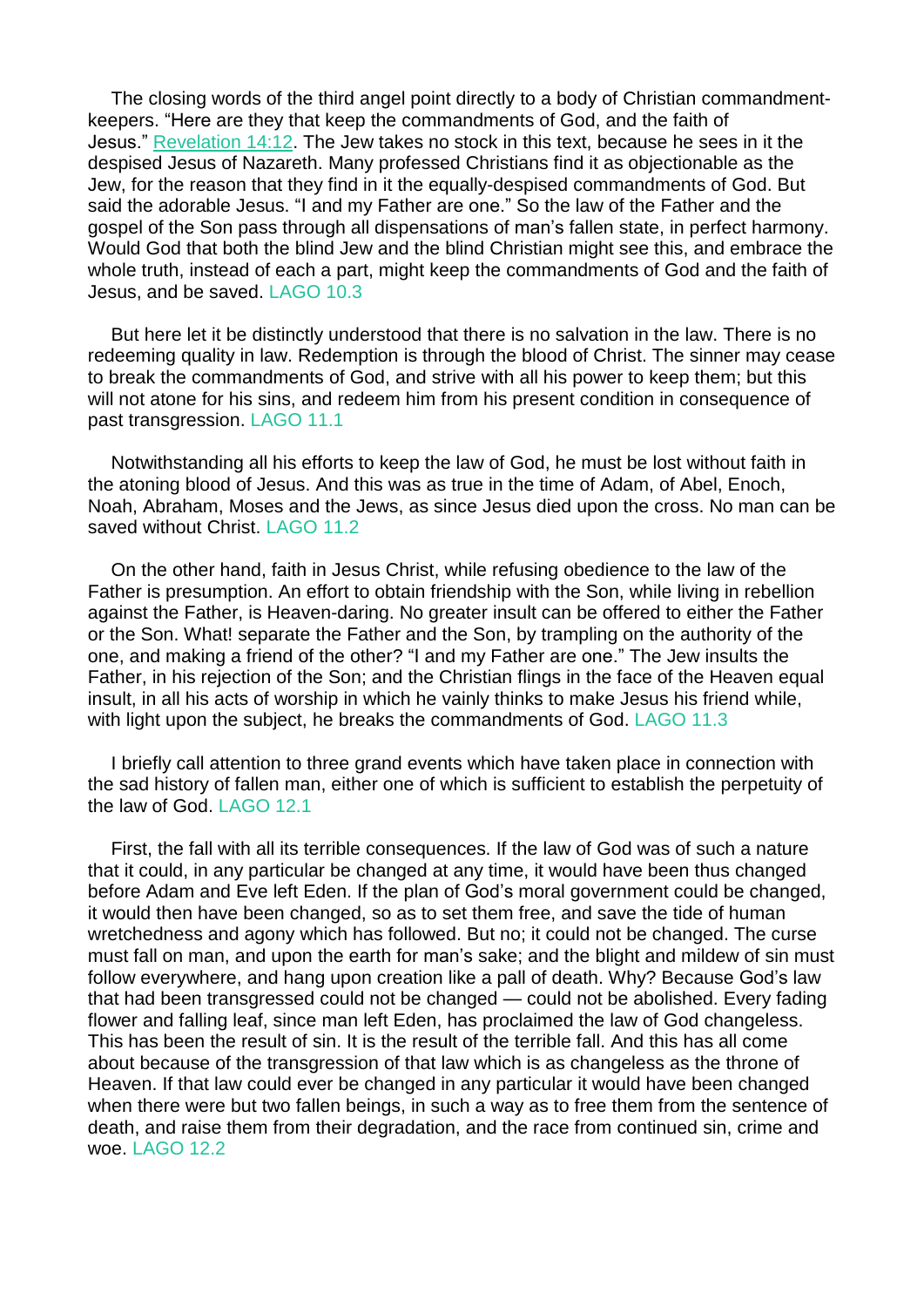For six thousand years, the tide has been swelling, and creation has been adding groan to groan. Oh! the sorrow, the wretchedness, the agony! Who can compute it? The fall, then, with all its accumulated wretchedness, proclaims God's law changeless. We hasten to notice the next event which proclaims this truth. LAGO 13.1

Second, the announcement of the Ten Commandments from Sinai with imposing display. It was not left for Moses to proclaim this law. It was not left for an angel to assemble the tribes of Israel, and utter these ten holy precepts in their hearing. The Lord himself descended in awful grandeur, and proclaimed these precepts in the hearing of all the people. LAGO 13.2

Do you say that that was the origin of the law of God? Do you say that the Lord descended on Sinai, and there legislated? And do you say that he has since abolished that code, or changed it? When did he do this? Where did he do it? Has any prophet foretold that such an event should take place? And has any apostle recorded that such a work was ever done? Never. LAGO 13.3

The several States empower their legislators to enact laws. These laws are published throughout the commonwealth. The people understand them. Some of these laws are repealed or changed. Is it done in secret, and the people permitted to know nothing about it? No. The same body that enacts laws, also changes, amends, or abolishes, and the people are apprised of the fact. This is made as public as the enactment of the law. And has not the Lord manifested as much wisdom in managing affairs in which man has so great an interest, affairs which affect his eternal welfare? He came down upon Sinai, and proclaimed his law under such circumstances as to impress the people with its grandeur, dignity, and perpetuity. Who can suppose that he would abolish, or alter it, and say nothing about it? LAGO 13.4

Third, the crucifixion established the law of God. If that law was of such a nature that it could be abolished, or any of its precepts be changed, why not have this done, and set man free, instead of the Son of God laying aside his glory, taking our nature, living the sad life he lived here upon the earth, suffering in Gethsemane, and finally expiring upon the cross? Why, oh, why, should the divine Son of God do all this to save man, if that law which held him as a sinner could be changed, so that he could be set free? But no; nothing could be done in that direction. Man had sinned, had fallen, and was shut up in the prisonhouse of sin. His sins were of such a nature that no sacrifice was adequate but the sacrifice of Him to whom the Father had said, "Let us make man." The death of an angel was not sufficient. He only who engaged with the Father in the formation of man, constituted a sufficient sacrifice to open the door of hope by which he might find pardon, and be saved.

"Come, O my soul, to Calvary."

and there behold love and agony mingled in the death of the Son of God. LAGO 14.1

Behold him groaning in Gethsemane. His divine soul was in agony as the sins of man were rolled upon him. "My soul," said he, "is exceeding sorrowful, even unto death." The weight of man's sin in transgressing God's immutable law was such as to press from his pores as it were great drops of blood. LAGO 15.1

He then bears his cross to Calvary. The nails are driven into his hands and feet. The cross is erected. There the bleeding Lamb hangs six terrible hours. The death of the cross was most agonizing. But there was in his case the additional weight of the sins of the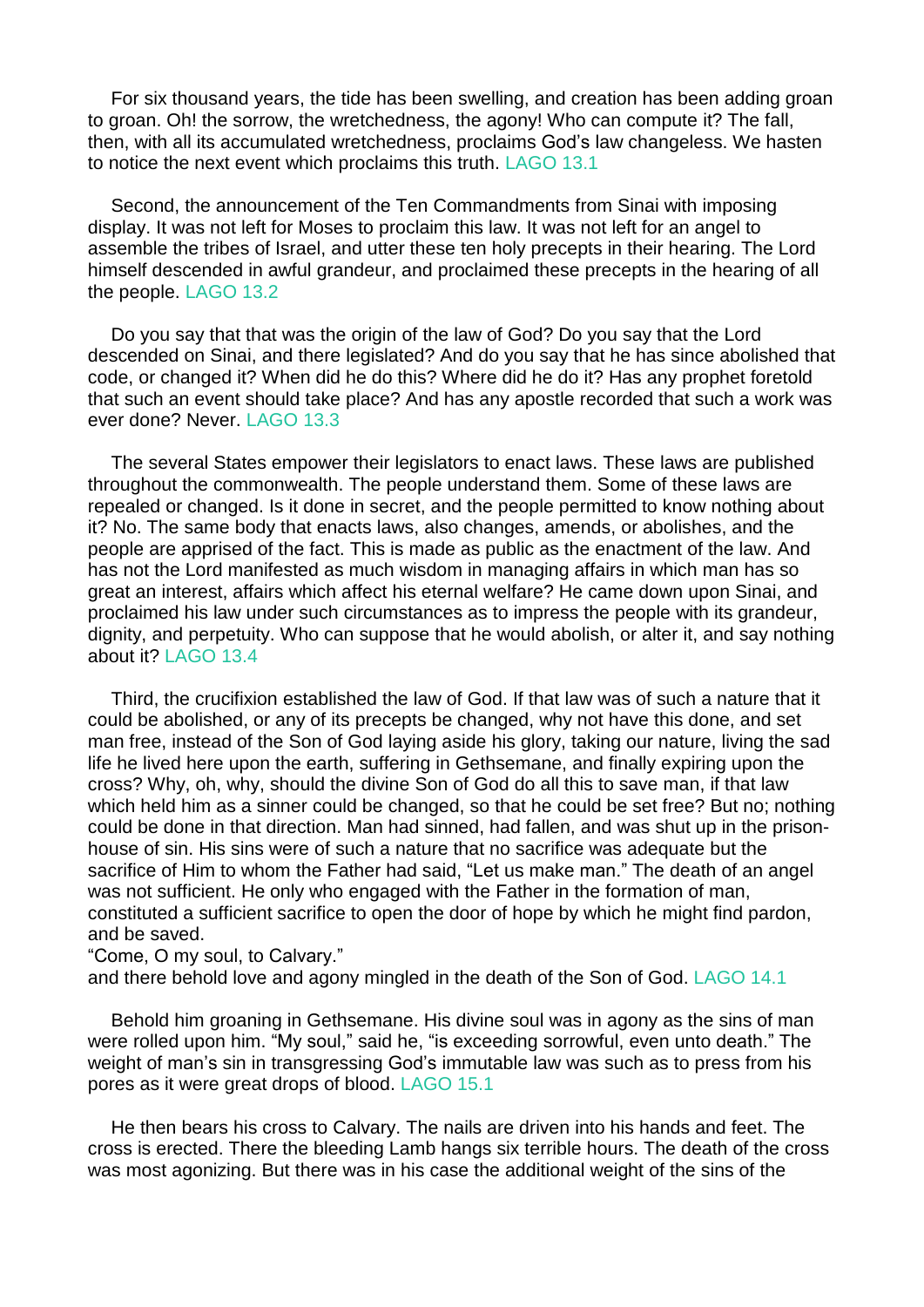whole world. In his last expiring agonies he cries, "My God, my God, why hast thou forsaken me?" And bows his head in death. LAGO 15.2

The sun, the brightest luminary of heaven, can no longer view the scene, and is veiled as with sackcloth. The vail of the temple, the noblest work of man, is rent in twain. Christ, the noblest being in the universe save One, is dying in agony. Creation feels the shock, and, groaning and heaving, throws open the graves of many of the saints, who come out of their graves after his resurrection. This great event transpired because it was the only way by which sinners could be saved. The law must stand as firm as the throne of Heaven, although the earth shake, and the whole creation tremble, as the Son of God died in agony. LAGO 15.3

How wonderful in its simplicity, its comprehensiveness and perfection, is the law of Jehovah! In the purposes and dealings of God there are mysteries which the finite mind is unable to comprehend. And it is because we cannot fathom the secrets of infinite wisdom and power that we are filled with reverence for the Most High. LAGO 16.1

Men shut from their souls the rays of divine light by refusing to walk in it as it shines upon them. How many will sacrifice purity of heart, the favour of God, and their hope of heaven, for selfish gratification or worldly gain! The question comes home to every soul, Shall I obey the voice from heaven in God's ten words, or shall I join with the multitude who trample upon the law of Jehovah? LAGO 16.2

God will not always bear with the sinner. Christ declares that there is a greater sin than that for which Sodom and Gomorrah were overthrown. It is the sin of those who have a knowledge of Christ's life and his death in their behalf, but who continue to transgress the law of God. They may look upon Calvary, they may see the Son of God agonizing in the garden and dying upon the cross, and yet many for whom he has made this great sacrifice refuse to obey the law which he died to vindicate. It will indeed be more tolerable for Sodom and Gomorrah in the Day of Judgment than for the transgressors of God's law. LAGO 16.3

The infinite sacrifice which Christ has made to magnify and exalt the law, testifies that not one jot or tittle of that law will relinquish its claims upon the transgressor. Christ came to pay the debt which the sinner had incurred by transgression, and by his own example to teach man how to keep the law of God. Said Christ, "I have kept my Father's commandments." In consideration of all the facts so clearly establishing the claims of God's law, with heaven and eternal life in view to inspire hope and induce effort, it is inconceivable how so many professing to be servants of God, can set aside his law and teach sinners that they are not amenable to its precepts. What a fatal delusion! Satan first devised this heresy, and by it, he enticed Eve to sin. The sad results of this transgression are before us. LAGO 16.4

We are living in a land of bondage and of death. Multitudes are enslaved by sinful customs and evil habits, and their fetters are difficult to break. Iniquity, like a flood is deluging the earth. Crimes almost too fearful to be even mentioned, are of daily occurrence. Shall we say that all this is because men live in obedience to the will of God, or is it because ministers and people hold and teach that its precepts have no binding force? LAGO 17.1

Men professing to stand as watchmen on the walls of Zion speak of the Jewish age as one of darkness. They represent the religion of the Hebrews as consisting of mere forms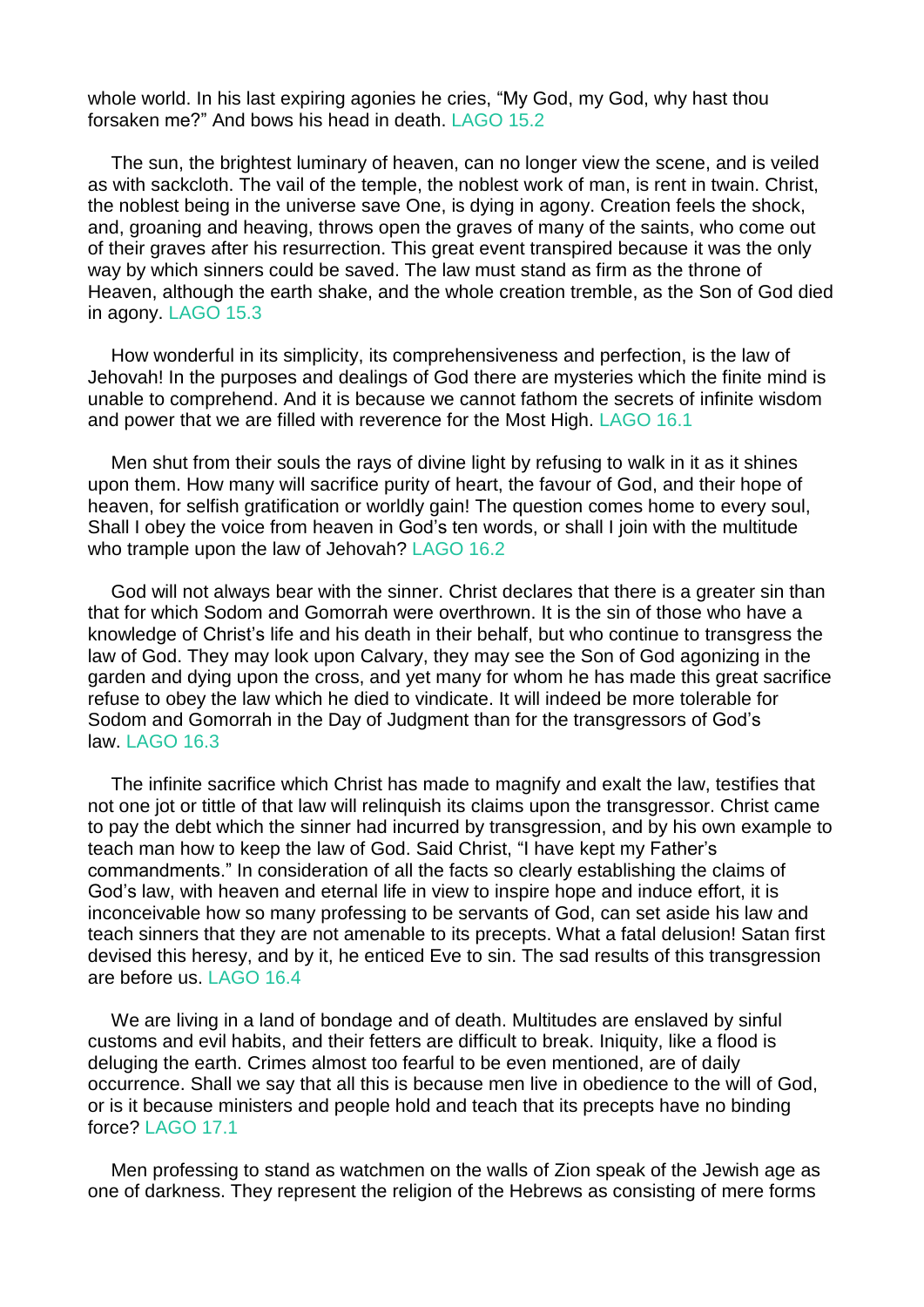and ceremonies, and present in striking contrast the glorious light and privileges of the gospel age. While it is pleasing to God that we prize the blessings of the gospel, he is dishonoured and Christ's mission is misrepresented by those who belittle his work in ancient times, as seen from the history of Adam down to the Christian era. LAGO 17.2

In what contrast to the teachings of these men are the words of Moses, the prophet whom God honoured above all other mortals, talking with him face to face, as a man speaketh with a friend. Moses possessed a spirit which is rarely found at the present day. He had a sacred regard for the right, a morality unmingled with selfishness and policy, and grandly rising above respect for times and people. Moses fully understood the force of his words, as he challenges the Hebrew host: "For what nation is there so great, who hath God so nigh unto them, as the Lord our God is in all things that we call upon him for? And what nation is there so great, that hath statutes and judgments so righteous as all this law, which I set before you this day?" LAGO 18.1

Moses understood the sacred character and value of the divine law. Israel was highly honoured of God, and the surrounding nations looked with admiration and wonder upon them. Their laws and discipline, when compared with the laws of other nations, seemed even to their enemies in every way superior to their own. Moses stands forth superior in wisdom and integrity to all the sovereigns and statesmen of earth. Yet this man claims no credit for himself, but points the people to God as the source of all power and wisdom. Where is there such a character among men of this age? Those who would speak contemptuously of the law of God, are dishonouring him and casting a shadow over the most illustrious character presented in the annals of men. LAGO 18.2

In that memorable sermon upon the mount, in which our Saviour announced to his followers the principles of his government, he expressly declares the perpetuity of the moral law. His solemn warnings to the neglecters and despisers of the law of God are echoing down, even to our time: "Think not that I am come to destroy the law, or the prophets; I am not come to destroy, but to fulfil. For verily I say unto you, Till heaven and earth pass, one jot or one tittle shall in no wise pass from the law, till all be fulfilled." And in consideration of the claims of the law, he continues: "Whosoever therefore shall break one of these least commandments, and shall teach men so, he shall be called the least in the kingdom of heaven." LAGO 19.1

Obedience to the law of God was the only condition upon which ancient Israel was to receive the fulfilment of his promises. Obedience to that law will bring as great blessings to individuals and to nations now as it would have brought to the Hebrews. The history of that people was recorded for our benefit. We should study it with a prayerful heart, and seek to shun the sins that brought upon them the wrath of God. LAGO 19.2

Christ came to teach men the way of salvation. And when the shadowy services of the former dispensation were no longer of any value — when type had met antitype in the death of Christ — then we might expect that if the law of ten commandments were no longer binding, Christ would declare its abrogation; if the Old-Testament Scriptures were no longer to be regarded as a guide for Christians, he would make known the fact. LAGO 19.3

Let us briefly notice a few events that occurred after the resurrection. As two of the disciples were travelling to Emmaus, conversing in sad tones of their disappointed hopes, Jesus himself, concealing his identity, drew near, and with words of sympathy, sought to draw from these sorrowing ones the cause of their grief. Although they had reason to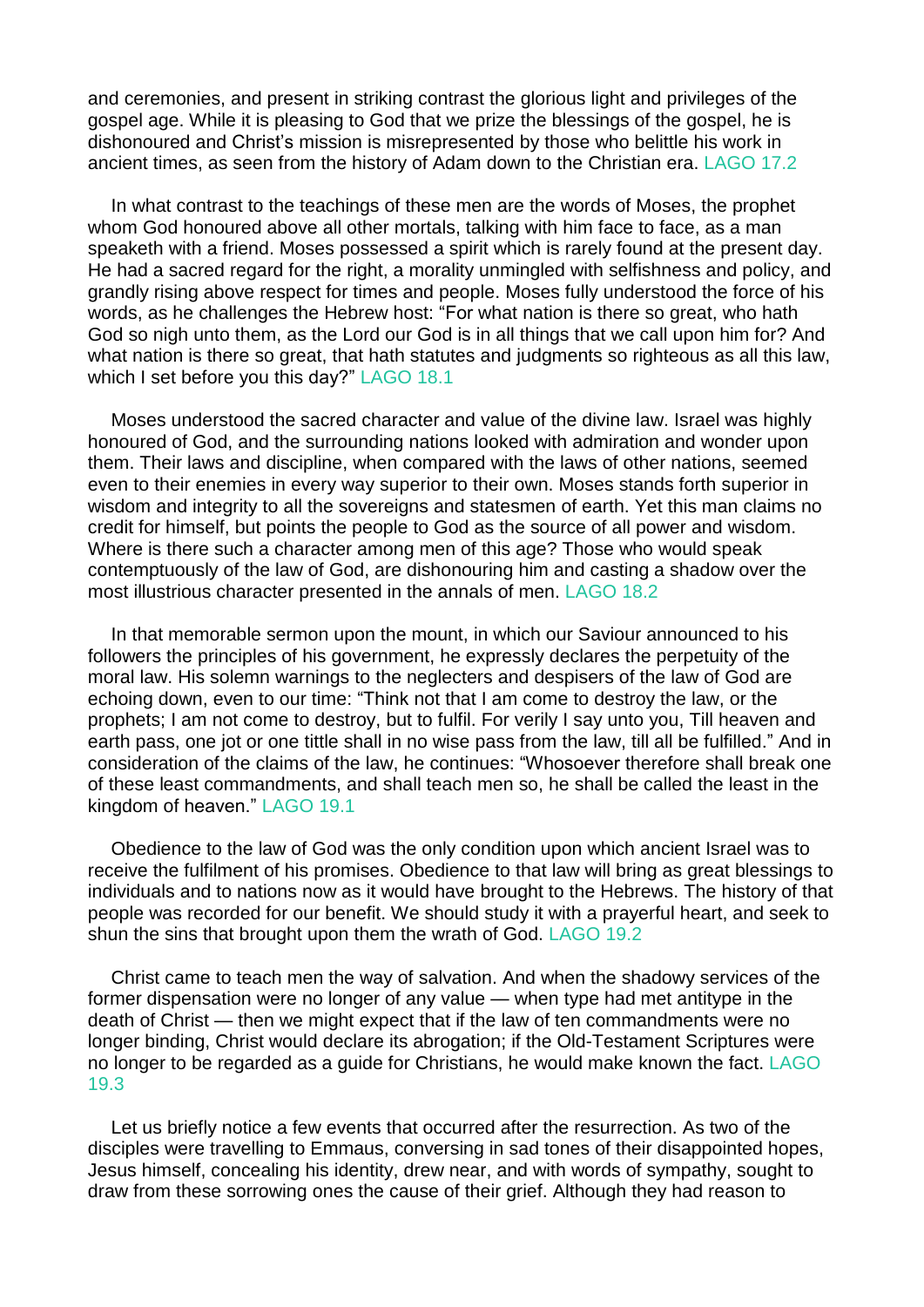regard with distrust and fear all men outside the little circle of believers, yet they freely unburdened their hearts to this stranger. Now was the time for Jesus to give those lessons which he would have repeated to his followers in all coming time. He reproved those disciples for their unbelief in not accepting the word of God just as it reads. And "beginning at Moses and the prophets," he expounded to them the scriptures concerning his mission and his work. He then impressed upon them the fact that Jesus did come exactly as foretold by the prophets. The hopes of the disciples were revived as the words of the Old Testament were clothed with new life and power. Their hearts burned within them, and when Christ made himself known, they were ready to accept him as the risen Saviour. LAGO 20.1

That same night he revealed himself to the disciples assembled at Jerusalem. He did not point to the mighty works which he had done, to awaken their faith in him as the promised Redeemer. But he went back to Moses and the prophets and explained the scriptures concerning himself. The Old Testament, the "sure word of prophecy," is the only key that will unlock the New-Testament Scriptures and show that Jesus Christ revealed in the gospel is the Son of God — the long expected Messiah. LAGO 20.2

Holy prophets have foretold the manner of Christ's birth, the events of his life, his mission, and his death and resurrection. In the Old Testament we find the gospel of a coming Saviour. In the New Testament we have the gospel of a Saviour revealed as prophecy had foretold. The light of the gospel in the New Testament reflects its glory back upon the Jewish age, showing the significance and importance of the typical sacrifices prefiguring the Lamb of God. LAGO 21.1

There is no discord between the teaching of Christ in the Old Testament and his teachings in the New. While the Old Testament is constantly pointing forward to the true offering, the New Testament shows that the Saviour foretold by prophecy, and prefigured by the typical offerings, has come. The dim glory of the Jewish age has been succeeded by the brighter, clearer glory of the Christian age. But not once has Christ stated that his coming destroyed the claims of God's law. LAGO 21.2

In the very last message to his church, by way of Patmos, the risen Saviour pronounces a benediction upon those who keep his Father's law: "Blessed are they that do his commandments that they may have right to the tree of life, and may enter in through the gates into the city." LAGO 21.3

The most fatal delusion of the Christian world in this generation is, that in pouring contempt on the law of God they think they are exalting Christ. What a position! It was Christ who spoke the law from Sinai. It was Christ who gave the law to Moses, engraven on tables of stone. It was his Father's law; and Christ says, "I and my Father are one." The Pharisees held the reverse of the modern position, but were in just as great an error. They rejected Christ, but exalted the law. And it makes little difference which position is taken, so long as we ignore the true one, — that faith in Christ must be accompanied by obedience to the law of God. LAGO 22.1

While we point the sinner to Jesus as the one who can take away sin, we must explain to him what sin is, and show him that he can be saved *from* his sins, but not *in* them. He must be made to realize that "sin is the transgression of the law." Paul makes the inquiry, many years after the death of Christ, "Is the law sin? God forbid. Nay, I had not known lust, except the law had said, Thou shalt not covet." Thus Paul exalts the moral law. When this law is practically carried out in every-day life, it is found indeed to be the wisdom of God. It